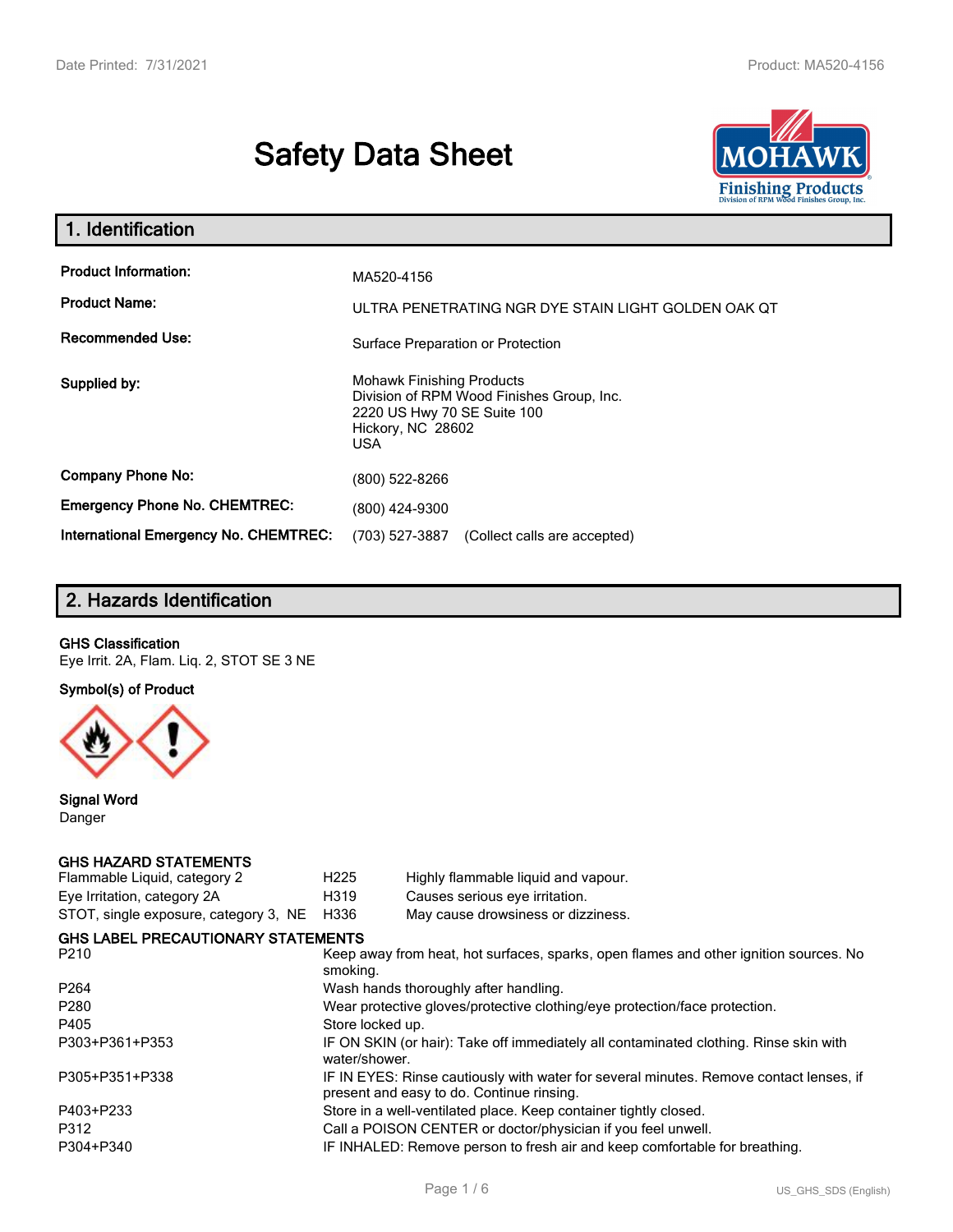| P337+P313                        | If eye irritation persists: Get medical advice/attention.      |
|----------------------------------|----------------------------------------------------------------|
| P403+P235                        | Store in a well-ventilated place. Keep cool.                   |
| GHS SDS PRECAUTIONARY STATEMENTS |                                                                |
| P240                             | Ground/bond container and receiving equipment.                 |
| P <sub>241</sub>                 | Use explosion-proof electrical/ventilating/lighting/equipment. |
| P <sub>242</sub>                 | Use only non-sparking tools.                                   |
| P <sub>243</sub>                 | Take precautionary measures against static discharge.          |

## **3. Composition/Information on ingredients**

| <b>Chemical Name</b>              | CAS-No.   | Wt. %       | <b>GHS Symbols</b>    | <b>GHS Statements</b>     |
|-----------------------------------|-----------|-------------|-----------------------|---------------------------|
| acetone                           | 67-64-1   | 75-100      | GHS02-GHS07           | H225-302-319-332-336      |
| ethanol                           | 64-17-5   | $25-10$     | GHS02                 | H <sub>225</sub>          |
| ethoxypropanol                    | 1569-02-4 | $1.0 - 2.5$ | GHS02-GHS07           | H <sub>226</sub> -332-336 |
| propylene glycol monomethyl ether | 107-98-2  | $0.1 - 1.0$ | GHS02-GHS06-<br>GHS07 | H226-331-336              |

The exact percentage (concentration) of ingredients is being withheld as a trade secret.

The text for GHS Hazard Statements shown above (if any) is given in the "Other information" Section.

## **4. First-aid Measures**



FIRST AID - EYE CONTACT: IF IN EYES: Rinse cautiously with water for several minutes. Remove contact lenses, if present and easy to do. Continue rinsing. If eye irritation persists: Get medical advice/attention.

FIRST AID - SKIN CONTACT: IF ON SKIN (or hair): Take off immediately all contaminated clothing. Rinse skin with water/shower.

FIRST AID - INGESTION: IF SWALLOWED: rinse mouth. Do NOT induce vomiting. IF exposed or if you feel unwell: Call a POISON CENTER or doctor/physician.

FIRST AID - INHALATION: IF INHALED: Remove person to fresh air and keep comfortable for breathing.

## **5. Fire-fighting Measures**

**SPECIAL FIREFIGHTING PROCEDURES:** Evacuate all persons from the fire area to a safe location. Move non-burning material, as feasible, to a safe location as soon as possible. Fire fighters should be protected from potential explosion hazards while extinguishing the fire. Wear self-contained breathing apparatus (SCBA) and full fire-fighting protective clothing. Thoroughly decontaminate all protective equipment after use. Containers of this material may build up pressure if exposed to heat (fire). Use water spray to cool fire-exposed containers. Use water spray to disperse vapors if a spill or leak has not ignited. DO NOT extinguish a fire resulting from the flow of flammable liquid until the flow of the liquid is effectively shut off. This precaution will help prevent the accumulation of an explosive vapor-air mixture after the initial fire is extinguished.

**FIREFIGHTING EQUIPMENT:** This is a NFPA/OSHA Class 1B or less flammable liquid. Follow NFPA30, Chapter 16 for fire protection and fire suppression. Use a dry chemical, carbon dioxide, or similar ABC fire extinguisher for incipeint fires. Water may be used to cool and prevent rupture of containers that are exposed to heat from fire.

#### **6. Accidental Release Measures**

#### **ENVIRONMENTAL MEASURES:** No Information

**STEPS TO BE TAKEN IN CASE MATERIAL IS RELEASED OR SPILLED:** Follow personal protective equipment recommendations found in Section VIII. Personal protective equipment needs must be evaluated based on information provided on this sheet and the special circumstances created by the spill including; the material spilled, the quantity of the spill, the area in which the spill occurred, and the training and the expertise of employees in the area responding to the spill. Never exceed any occupational exposure limits. Shut off ignition sources; including electrical equipment and flames. Do not allow smoking in the area. Do not allow the spilled product to enter public drainage system or open waterways.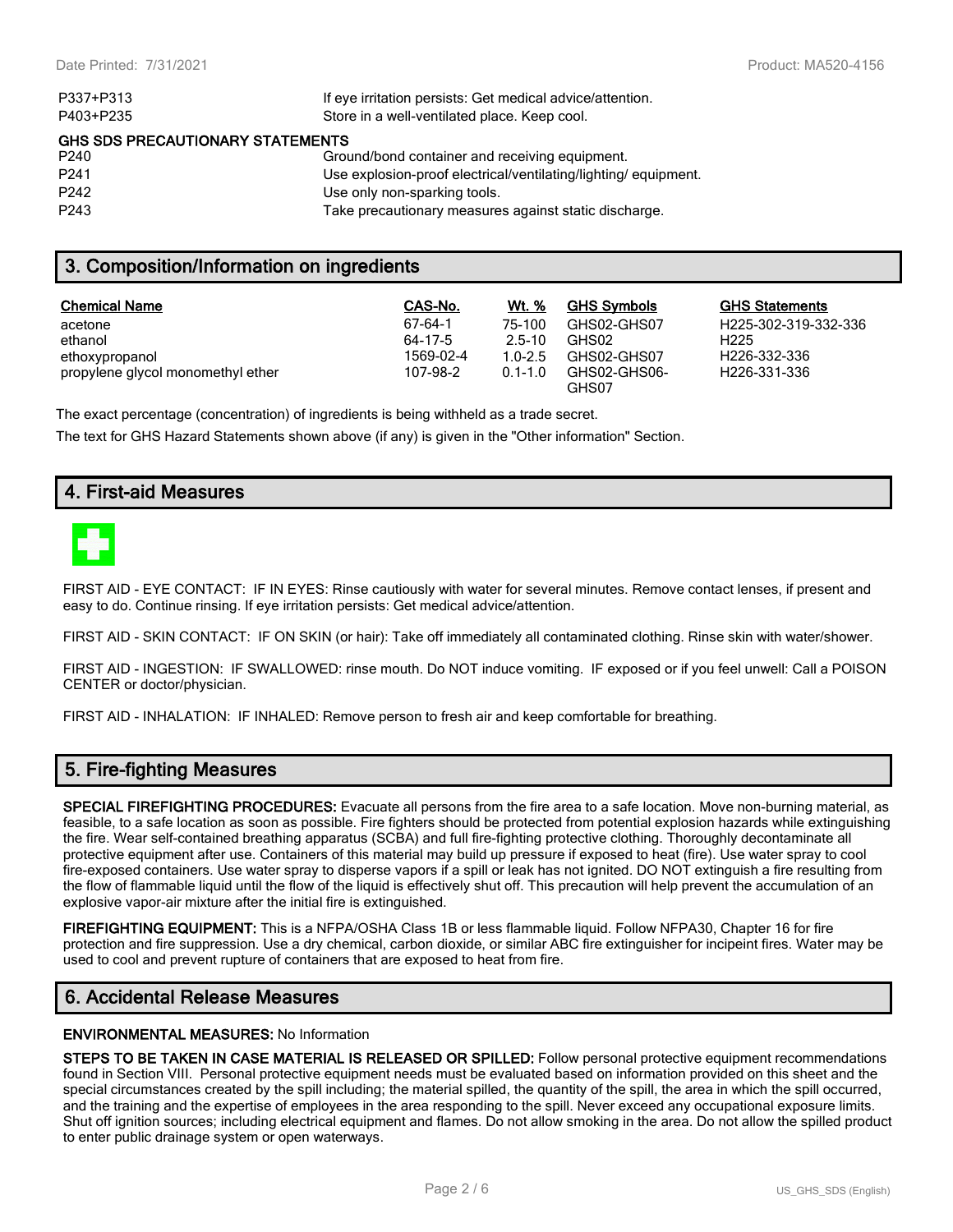# **7. Handling and Storage**



**HANDLING:** Avoid inhalation and contact with eyes, skin, and clothing. Wash hands thoroughly after handling and before eating or drinking. In keeping with safe handling practices, avoid ignition sources (smoking, flames, pilot lights, electrical sparks); ground and bond containers when transferring the material to prevent static electricity sparks that could ignite vapor and use spark proof tools and explosion proof equipment. Empty containers may retain product residue or vapor. Do not pressurize, cut, weld, braze, solder, drill, grind, or expose container to heat, flame, sparks, static electricity, or other sources of ignition. Any of these actions can potentially cause an explosion that may lead to injury.

**STORAGE:** Keep containers closed when not in use. Store in cool well ventilated space away from incompatible materials.

# **8. Exposure Controls/Personal Protection**

| Ingredients with Occupational Exposure Limits |                      |                       |                     |                         |  |  |
|-----------------------------------------------|----------------------|-----------------------|---------------------|-------------------------|--|--|
| <b>Chemical Name</b>                          | <b>ACGIH TLV-TWA</b> | <b>ACGIH-TLV STEL</b> | <b>OSHA PEL-TWA</b> | <b>OSHA PEL-CEILING</b> |  |  |
| acetone                                       | $250$ ppm            | 500 ppm               | $1000$ ppm          | N.D.                    |  |  |
| ethanol                                       | N.D.                 | $1000$ ppm            | $1000$ ppm          | N.D.                    |  |  |
| ethoxypropanol                                | 50 ppm               | $200$ ppm             | N.D.                | N.D.                    |  |  |
| propylene glycol monomethyl ether             | 50 ppm               | $100$ ppm             | N.D.                | N.D.                    |  |  |

**Further Advice: MEL = Maximum Exposure Limit OES = Occupational Exposure Standard SUP = Supplier's Recommendation Sk = Skin Sensitizer N.E. = Not Established N.D. = Not Determined**

#### **Personal Protection**



**RESPIRATORY PROTECTION:** Use adequate engineering controls and ventilation to keep levels below recommended or statutory exposure limits. If exposure levels exceed limits use appropriate approved respiratory protection equipment.

**SKIN PROTECTION:** Wear chemical resistant footwear and clothing such as gloves, an apron or a whole body suit as appropriate.



**EYE PROTECTION:** Wear chemical-resistant glasses and/or goggles and a face shield when eye and face contact is possible due to splashing or spraying of material.



**OTHER PROTECTIVE EQUIPMENT:** No Information



**HYGIENIC PRACTICES:** It is good practice to avoid contact with the product and/or its vapors, mists or dust by using appropriate protective measures. Wash thoroughly after handling and before eating or drinking.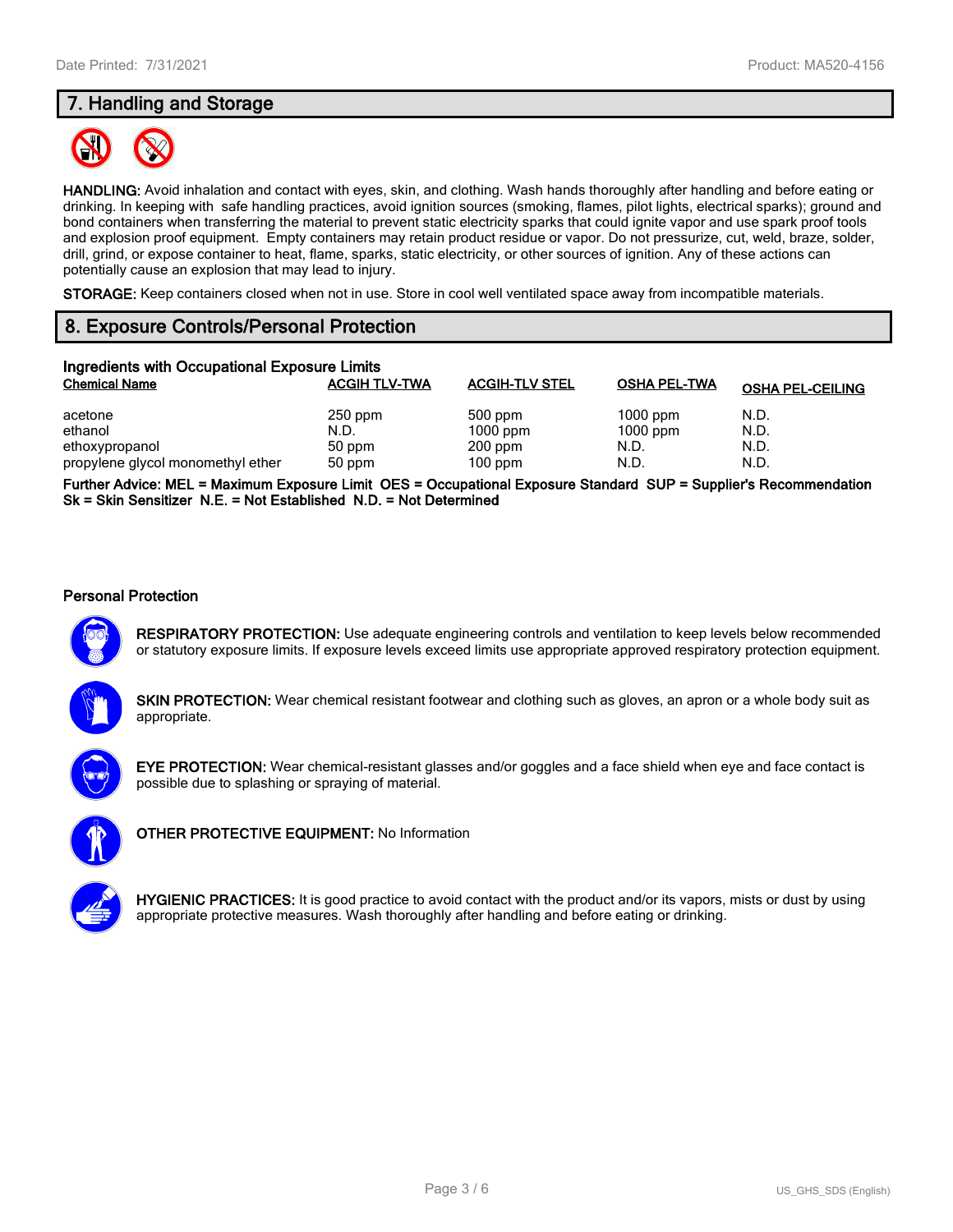**N.I. = No Information**

# **9. Physical and Chemical Properties**

| Appearance:                    | Colored Liquid                   | <b>Physical State:</b>                      | <b>LIQUID</b>  |
|--------------------------------|----------------------------------|---------------------------------------------|----------------|
| Odor:                          | <b>Strong Solvent</b>            | <b>Odor Threshold:</b>                      | Not determined |
| Density, g/cm3:                | 0.815                            | pH:                                         | Not determined |
| Freeze Point, °F:              | Not determined                   | Viscosity:                                  | Not determined |
| <b>Solubility in Water:</b>    | Not determined                   | Partition Coefficient, n-octanol/<br>water: | Not determined |
| Decomposition temperature, °F: | Not determined                   | <b>Explosive Limits, %:</b>                 | Not determined |
| Boiling Range, °F:             | $>$ 100 °F                       | Flash Point, °F:                            | $-4 ° F$       |
| Combustibility:                | <b>Supports Combustion</b>       | Auto-Ignition Temperature, °F:              | Not determined |
| <b>Evaporation Rate:</b>       | <b>Faster than Diethyl Ether</b> | Vapor Pressure, mmHg:                       | Not determined |
| <b>Vapor Density:</b>          | Not determined                   |                                             |                |

# **10. Stability and reactivity**

**STABILITY:** Stable under normal conditions.

**CONDITIONS TO AVOID:** Heat, flames and sparks.

**INCOMPATIBILITY:** Acids, Bases, Oxidizing agents

**HAZARDOUS DECOMPOSITION PRODUCTS:** Not determined.

# **11. Toxicological information**

**Practical Experiences**

**EMERGENCY OVERVIEW:** No Information

**EFFECT OF OVEREXPOSURE - EYE CONTACT:** No Information

**EFFECT OF OVEREXPOSURE - INGESTION:** No Information

**EFFECT OF OVEREXPOSURE - INHALATION:** No Information

**EFFECT OF OVEREXPOSURE - SKIN CONTACT:** No Information

**CARCINOGENICITY:** No Information

#### **PRIMARY ROUTE(S) OF ENTRY:**

**Eye Contact, Skin Contact, Inhalation**

# **Acute Toxicity Values**

**The acute effects of this product have not been tested. Data on individual components are tabulated below**

| CAS-No. | <b>Chemical Name</b> |
|---------|----------------------|
| 67-64-1 | acetone              |

**Casary Chemical Chemical LD50 Chemical LD50 Vapor LC50** 1800 mg/kg Rat 20000 mg/kg Rabbit 50.1 mg/L Rat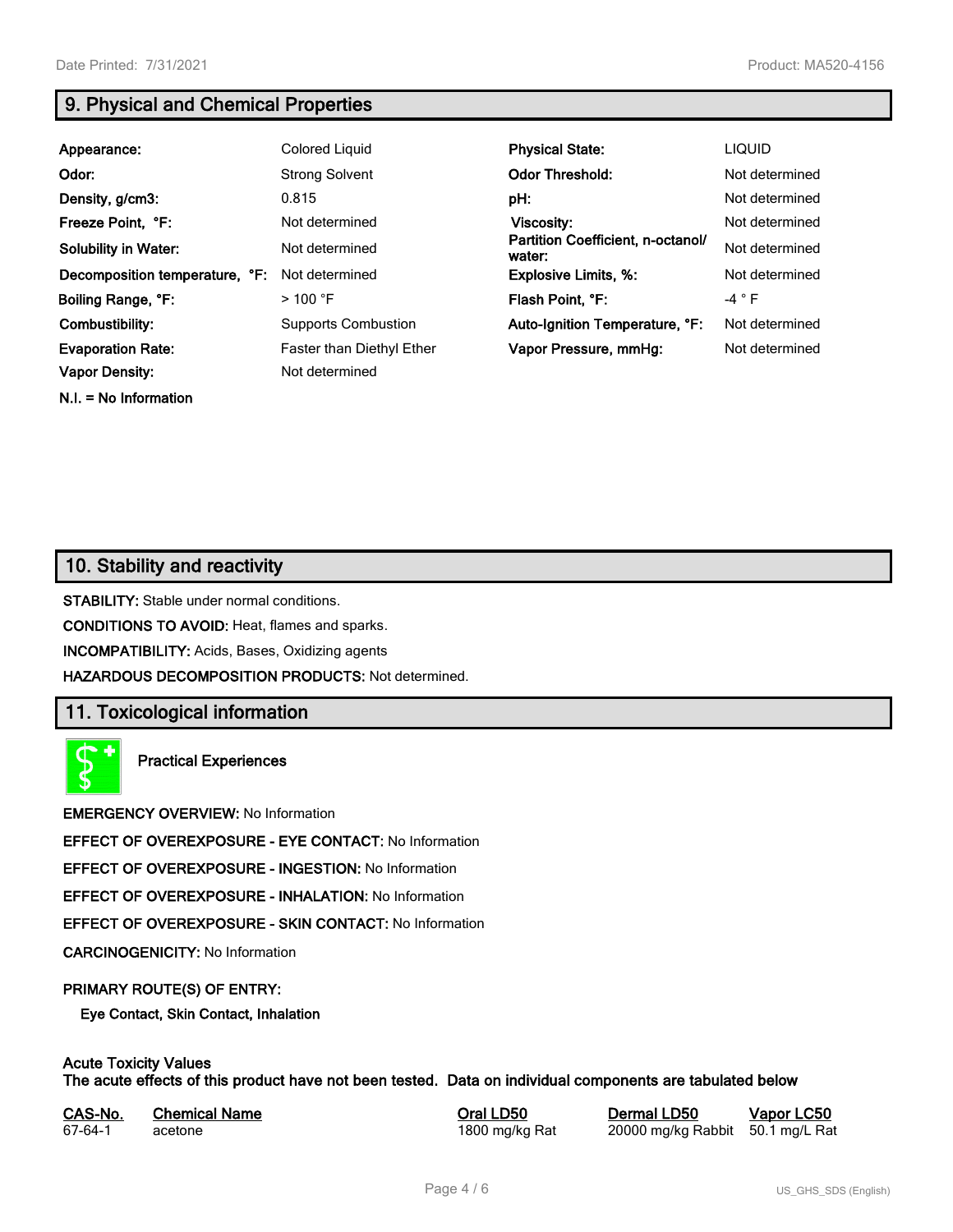| 64-17-5   | ethanol                           | 7060 mg/kg Rat | 15,800 mg/kg                   | 124.7 mg/L Rat |
|-----------|-----------------------------------|----------------|--------------------------------|----------------|
| 1569-02-4 | ethoxypropanol                    | 4400 mg/kg Rat | 8100 mg/kg Rabbit              | - 15           |
| 107-98-2  | propylene glycol monomethyl ether | 5000 mg/kg Rat | 13000 mg/kg Rabbit >6 mg/L Rat |                |

#### **N.I. = No Information**

#### **12. Ecological information**

**ECOLOGICAL INFORMATION:** Ecological evaluation of this material has not been performed; however, do not allow the product to be released to the environment without governmental approval/permits.

#### **13. Disposal Information**



**Product**

**DISPOSAL METHOD:** Waste from this material may be a listed and/or characteristic hazardous waste. Dispose of material, contaminated absorbent, container and unused contents in accordance with local, state, and federal regulations.

**STEPS TO BE TAKEN IN CASE MATERIAL IS RELEASED OR SPILLED:** Follow personal protective equipment recommendations found in Section VIII. Personal protective equipment needs must be evaluated based on information provided on this sheet and the special circumstances created by the spill including; the material spilled, the quantity of the spill, the area in which the spill occurred, and the training and the expertise of employees in the area responding to the spill. Never exceed any occupational exposure limits. Shut off ignition sources; including electrical equipment and flames. Do not allow smoking in the area. Do not allow the spilled product to enter public drainage system or open waterways.

### **14. Transport Information**

#### **SPECIAL TRANSPORT PRECAUTIONS:** No Information

**DOT:** CONSUMER COMMODITY

**IATA:** ID8000, CONSUMER COMMODITY, 9

**IMDG:** LIMITED QUANTITY UN1263

#### **15. Regulatory Information**

#### **U.S. Federal Regulations:**

#### **CERCLA - SARA Hazard Category**

This product has been reviewed according to the EPA 'Hazard Categories' promulgated under Sections 311 and 312 of the Superfund Amendment and Reauthorization Act of 1986 (SARA Title III) and is considered, under applicable definitions, to meet the following categories:

Fire Hazard, Acute Health Hazard

#### **SARA SECTION 313**

This product contains the following substances subject to the reporting requirements of Section 313 of Title III of the Superfund Amendment and Reauthorization Act of 1986 and 40 CFR part 372:

No Sara 313 components exist in this product.